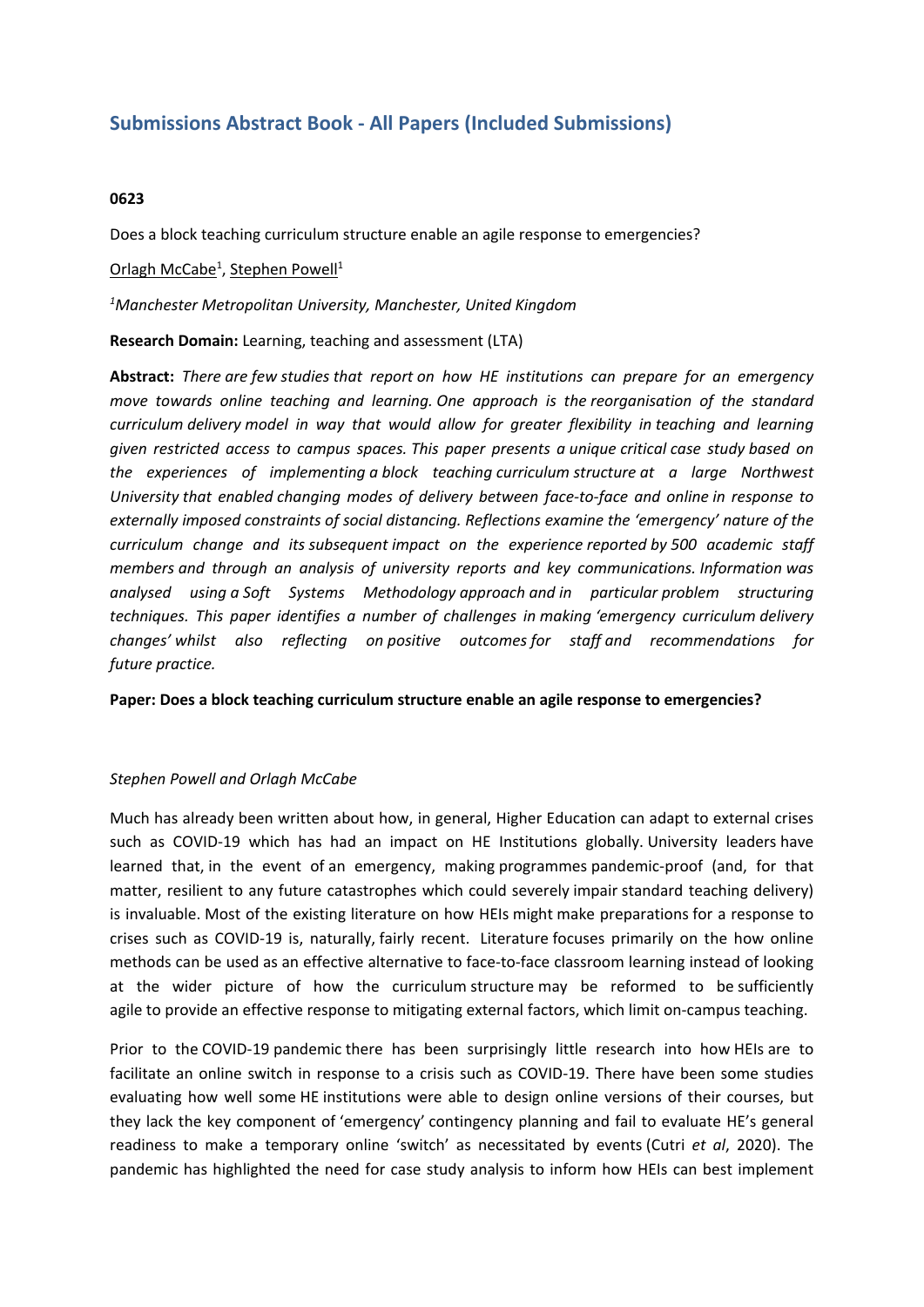this kind of online switch.

In September 2021, the authors were responsible for supporting an institutional move to block teaching with the facility to switch rapidly between face-to-face and online teaching. This change was prompted by the limitations of potential social distancing scenarios and the desire to ensure that learners had the best possible learning experience despite restrictions. Block Teaching, in which a single course is delivered in a compressed period of time has long served educators as <sup>a</sup> useful alternative to teaching within the longer, traditional course timespan (Davies, 2006.) The model complemented a mixed delivery using both asynchronous and synchronous approaches, and in our case was structured into four, six weeks blocks with one assessment week after each block.

The inquiry is in the process of collating the experiences of academic teaching staff directly involved in moving to a new curriculum structure that enables switching between modes of delivery. The analysis adopts a problem structuring inquiry techniques used in Soft Systems Methodology (SSM) to identify "the main entities, structures and viewpoints in the situation, the processes going on, the current recognised issues and any potential ones" (Checkland and Poulter, 2006). In this case, the problematical situation being the change to <sup>a</sup> block teaching curriculum structure and delivery modes across <sup>a</sup> large northwest HEI. In line with SSM, information is being collected and analysed from a wide range of sources that to date, include a questionnaire of closed and open questions (n=501, 30% of teaching population), analysis of internal communications, and reflections on social and political dimensions.

Implementing <sup>a</sup> block teaching schedule has <sup>a</sup> number benefits for any university, which finds itself in <sup>a</sup> situation like the COVID-19 pandemic. One of the benefits of breaking down <sup>a</sup> curriculum into blocks is that it affords it greater overall agility in the event of disruptions to standard teaching and learning arrangements. This also compliments <sup>a</sup> mixed learning approach, which, has (post pandemic), become <sup>a</sup> prominent feature across HEI's nationally.

The information examined so far reveals that block teaching has also presented <sup>a</sup> number of challenges for staff, and the move to online delivery at the same time has, in some cases, exasperated this. distinguishing . Challenges have been particularly identified in relation to learner engagement and building learning communities. Despite these challenges, initial findings have highlighted an overwhelming sense of creativity, professional development and innovation, and significant increases in team working between staff to overcome these difficulties from staff across <sup>a</sup> range of subject disciplines.

 The outcomes of this case study provides insight into how <sup>a</sup> block delivery curriculum model can facilitate making an 'emergency' move between online and face-to-face teaching. In addition, findings have also been analysed to provide key recommendations for guiding institutions in making similar changes. This paper predominantly reflects on the use of soft systems methodology to provide an institutional case study of practice, highlighting key outcomes that could enhance the work of other institutions in moving to <sup>a</sup> block curriculum.

## **References:** References

Checkland, P., & Poulter, J. (2006). Learning for action: a short definitive account of soft systems.